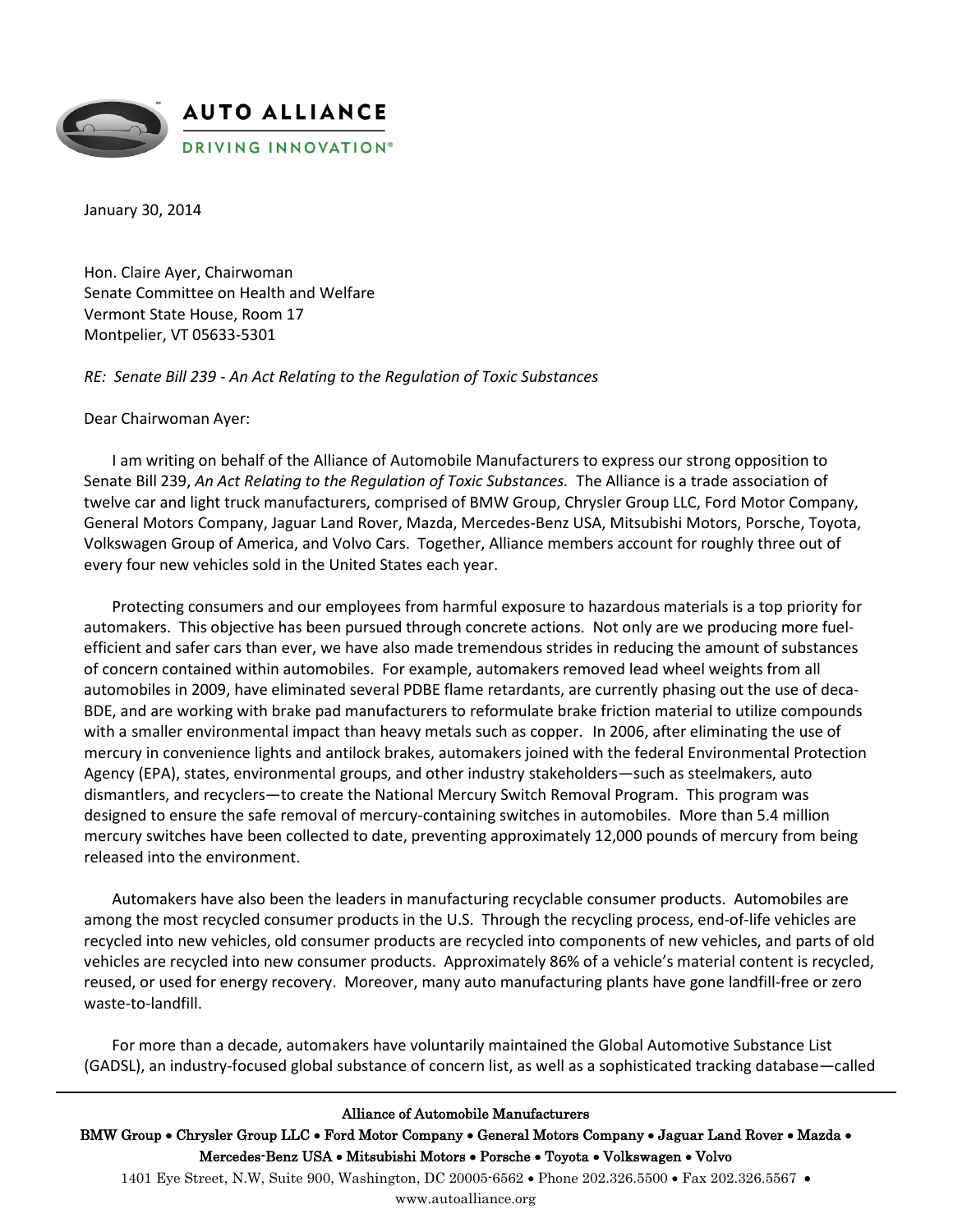the International Material Data System (IMDS)—to actively reduce industry-wide use of substances of concern in global production. The auto industry has invested more than \$30 million dollars to build these systems, which now track more than 2,700 substances used in automotive components to limit the use of restricted substances in our products. Without automakers' development of these essential listing, tracking, and reporting tools, monitoring and controlling such a large number of substances used by our thousands of suppliers in making components would not be possible.

Despite significant progress in addressing this important issue, automakers recognize that there is more work to be done. While it may seem counterintuitive to some that an industry that relies so heavily on chemicals would support legislation that increases the regulation of chemical use, automakers have, in fact, been among the leading advocates for reform of the federal Toxic Substances Control Act (TSCA).

Automakers design and build vehicles to synthesize a variety of systems and individual parts to meet an array of consumer requirements and to comply with thousands of pages of international, federal, and state regulations. The average automobile has 30,000 unique components and each individual component is comprised of multiple chemicals and mixtures. Each automaker works with a global network of more than 1,000 suppliers, spanning multiple sectors from electronics to textiles. One way in which the auto industry has restructured itself to become a bright light in a challenging economy has been to shift to fewer vehicle platforms. For example, instead of utilizing unique frame and chassis structures for a compact, mid-size, and small SUV, some automakers have now standardized the production of all three models off one base platform. Reducing the number of vehicle platforms allows auto manufacturers to streamline the manufacturing process, lowering costs, and ultimately resulting in better products for our customers at competitive prices. The only way such efficiencies work, however, is when state, federal, and international regulations governing the manufacturing process align. Automakers support a single federal chemical management program could accomplish the goal of properly managing hazardous materials in products while also creating a more predictable regulatory environment by eliminating conflicts and inconsistencies that make compliance unnecessarily burdensome and costly for both the private and public sectors.

That is not to suggest that we do not believe states have a role to play in the regulation of potentially harmful chemicals. We readily acknowledge that states do have a very important role to play and the Alliance supports a process by which states can address their specific chemical concerns with EPA in a common, scientifically-based framework under a reformed TSCA. Automakers simply cannot efficiently manufacture their products if they are subject to a patchwork of laws and regulations at the state level.

Also the bill fails to recognize the problems presented by regulating sales of replacement parts to support older vehicles. This is not an insignificant issue as consumers purchase vehicles with the expectation that they will possess them for many years. The average age of automobiles in the U.S. today is over 11 years old. This legislation could result in disruption in the supply of thousands of older model replacement parts, impacting an automakers' ability to fulfill consumer warranties or repair the existing fleet. In addition, there is simply no financial structure that could support the analysis and potential chemical substitution for legacy vehicles.

Finally, this legislation establishes a *de minimis* level for chemical reporting of 100 parts per million (0.01%). This is 10 times smaller than the 0.1 % *de minimis* level used by most jurisdictions that regulate substances of concern. Such a stringent enforcement standard will necessarily result in the increased inclusion of countless products, with questionable additional benefit to the general public. Moreover, because automotive suppliers report at the 0.1% level under the GADSL list described earlier in this testimony, establishing a lower threshold